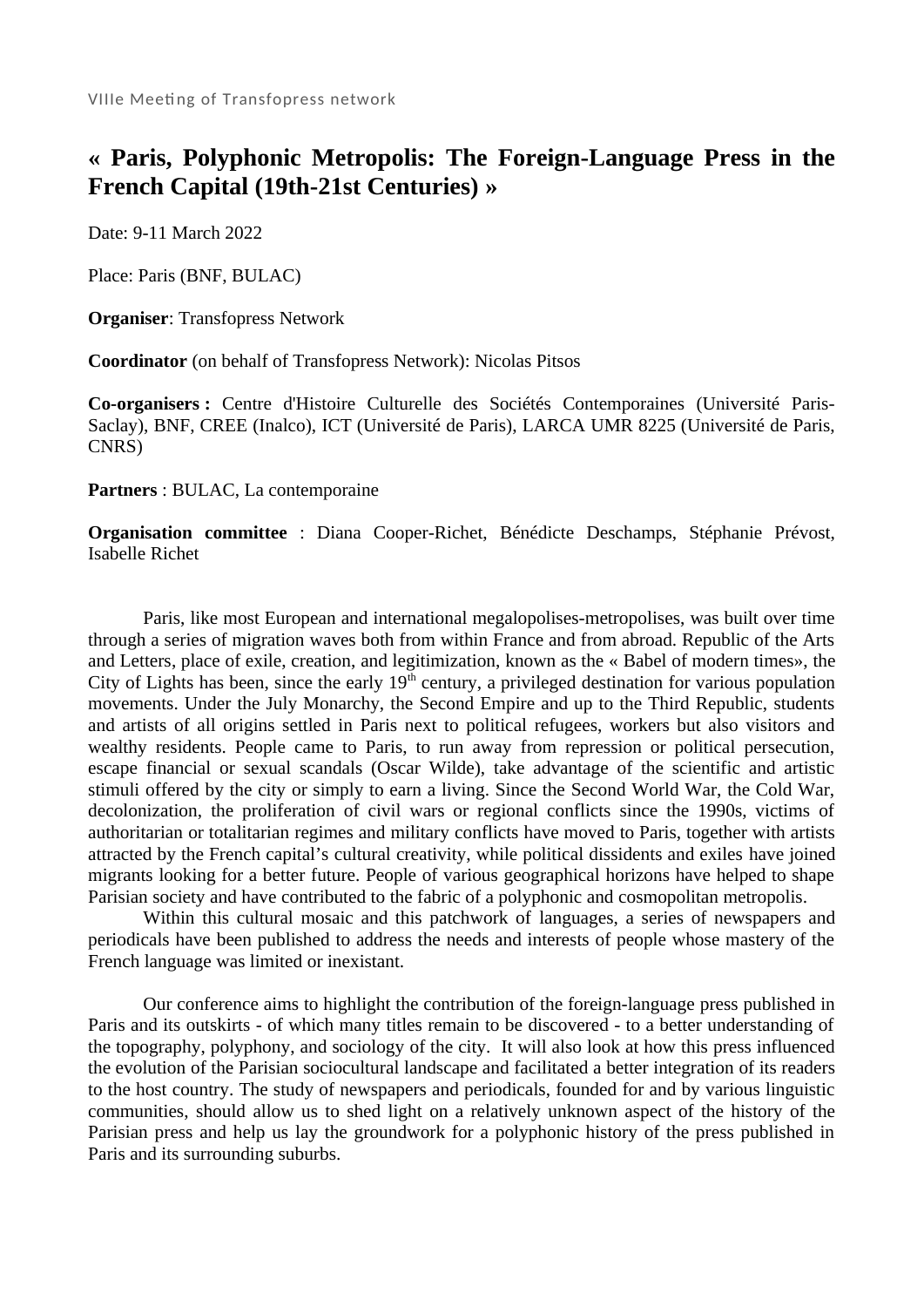Our aim is to discover the sites connected to the production and circulation of these periodicals, identify the persons who initiated and developed them, list their languages and discuss their style as well as the working of their editorial teams. These periodicals were produced in print shops and circulated through distribution networks; they introduced or reproduced editorial patterns and reached a particular readership; they also stimulated a specific cultural and economic life, thanks notably to advertisements for businesses or associations which reflected the activities of various linguistic communities.

This conference aims to bring together researchers specializing in the history of the press, migration studies, the history of exile, expatriation and tourism or the history of Paris, as well as librarians working on the indexing, conservation, and valorisation of these holdings.

Papers are invited on the following topics (the list is not exhaustive):

- panoramic approaches by language or publication period
- cross-cutting themes or comparative approaches
- constitution of a corpus and identification of holdings in order to draw a cartography of the Parisian libraries' landscape
- prosopographical studies of the protagonists (editors, journalists, printers etc...)
- analysis of the content of these periodicals in connection to the Parisian sociopolitical, economic and cultural life
- exploration of the networks through which people, ideas and media models circulated
- cultural transfers between foreign-language periodicals and through their interactions with periodicals published in French or abroad
- reception of these periodicals within the Parisian mediatic space
- political and cultural impact of the foreign-language press on the native countries of editors and readers

## Submission guidelines

Scholars interested in participating in this research meeting to be held in Paris on March  $9<sup>th</sup>$ -11th 2022, should send their proposal – with a title and a **250-word** abstract in French or English, a short bio-bibliographical note and their e-mail-, before 15 July 2021, to the following address: transfopress2022@gmail.com

Notifications will be sent by the end of September 2021. The workshop languages are English and French. Selected papers will be published in a collective volume.

Practical arrangements – in-person meeting or zoom conference, or a mix of both – will depend on the evolution of the COVID-19 crisis and will be specified at a later date.